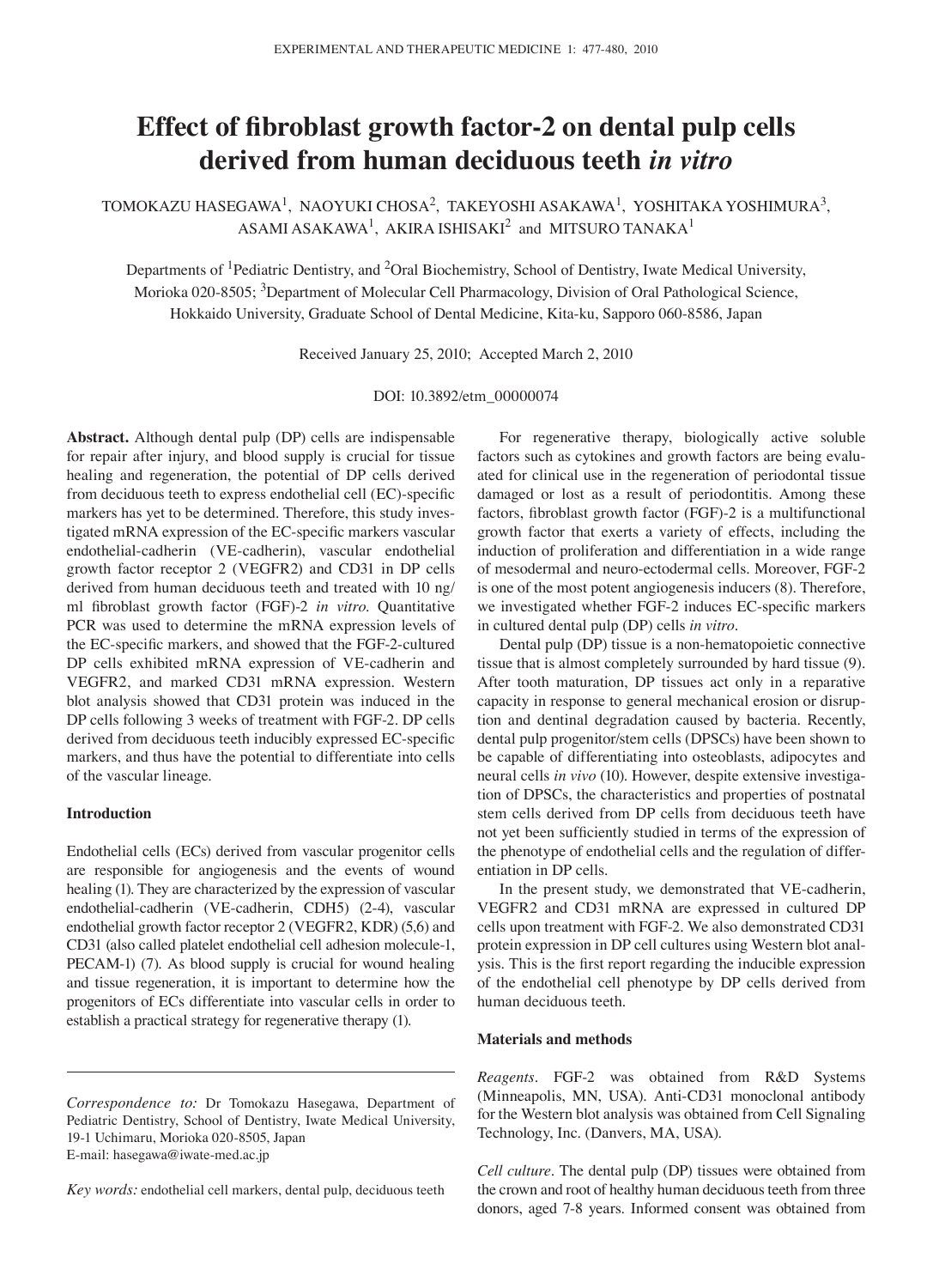the donors' parents prior to tooth extraction, which was carried out in our hospital during the course of orthodontic treatment. The study protocol was approved by the Ethics Committee of Iwate Medical University, School of Dentistry (no. 01101).

DP tissues were cut into pieces using a surgical blade and digested with collagenase (2 mg/ml) at 37˚C for 30 min. The tissues were then washed with Dulbecco's phosphate-buffered saline (PBS), placed on culture dishes and maintained in α-modified minimum essential medium (α-MEM) (Gibco BRL, Gaithersburg, MD, USA) supplemented with 10% fetal bovine serum (FBS) (Gibco BRL). Fibroblastic cells that outgrew from the DP tissues were used as DP cells. When the cells reached confluence, they were detached with 0.2% trypsin and 0.02% EDTA (4 Na) in PBS and subcultured at a 1:4 split ratio. Experiments were performed using 4th passage cells cultured in  $\alpha$ -MEM supplemented with 10% FBS in the absence or presence of 10 ng/ml FGF-2 for 2 days. The cultures were maintained at 37°C in a humidified atmosphere of 5%  $CO<sub>2</sub>$  in air.

*Isolation of total RNA.* Total RNA was extracted from the cultured DP cells using Isogen (Nippon Gene, Tokyo, Japan) as previously described (11,12). The pellet of total RNA was washed briefly with 75% ethanol, resuspended in 30  $\mu$ l of diethylpyrocarbonate (DEPC)-treated water, and stored at -80˚C. The concentration of total RNA was determined spectrophotometrically by measuring the optical density at 260 nm.

*Quantitative real-time reverse transcription-polymerase chain reaction.* Using a PrimeScript RT reagent kit (Takara Shuzo, Kyoto, Japan),  $1 \mu$ g of RNA sample was reverse-transcribed to first-strand cDNA according to the manufacturer's protocol. A Thermal Cycler Dice Real-Time system (Takara Shuzo) was used for the two-step reverse transcription-polymerase chain reaction. cDNA was amplified with SYBR Premix ExTaq and specific oligonucleotide primers for target sequences encoding parts of VE-cadherin, VEGFR2 and CD31. The primers (listed in Table 1) were designed based on the cDNA sequences of human mRNA for VE-cadherin, VEGFR2, CD31 and glyceraldehyde 3-phosphate dehydrogenase (GAPDH). Amplification conditions consisted of 10 sec at 95˚C followed by 40 cycles at 95˚C for 5 sec and 60˚C for 30 sec, with a final 15 sec at 95˚C and 30 sec at 60˚C in the Thermal Cycler Dice Real-Time system.

*Western blot analysis of cell surface CD31 expression in DP cells.* After treatment with FGF-2 for 21 days, DP cells were washed twice with PBS and then treated with lysis buffer [10 mM HEPES-KOH (pH 7.5), 100 mM KCL and 0.1% NP-40]. Protein concentration in the cell lysate was measured using a BioRad Protein Assay kit (BioRad, Hercules, CA). Each sample containing equal amounts of protein was separated by 10% SDS-polyacrylamide gel electrophoresis (SDS-PAGE) and transferred to a polyvinylidene difluoride membrane (Millipore, Bedford, MA). After being blocked with 5% skim milk in Tris-buffered saline containing 0.1% Tween-20 (TBST), the membrane was incubated with mouse anti-human CD31 antibodies and subsequently with anti-mouse secondary antibodies (Zymed Laboratories Inc., San Francisco, CA). Specific protein bands on the membrane were detected using

Table I. Primers used in the quantitative real-time reverse transcription-polymerase chain reaction.

| Gene name          | Primer             | Oligonucleotide sequence $(5'-3')$                     |
|--------------------|--------------------|--------------------------------------------------------|
| VE-cadherin        | Forward<br>Reverse | GAGACCTCATCAGCCTTGGGATAG<br>CTGGATTTGCCAGCATTTGAGA     |
| VEGFR <sub>2</sub> | Forward<br>Reverse | CCAGGCAACGTAAGTGTTCGAG<br>GGGACCCACGTCCTAAACAAAG       |
| CD31               | Forward<br>Reverse | GACGTGCAGTACACGGAAGTTCA<br><b>GTGCATCTGGCCTTGCTGTC</b> |
| <b>GAPDH</b>       | Forward<br>Reverse | GCACCGTCAAGGCTGAGAAC<br>TGGTGAAGACGCCAGTGGA            |

VE-cadherin, vascular endothelial-cadherin; VEGFR2, vascular endothelial growth factor receptor 2; GAPDH, glyceraldehyde 3-phosphate dehydrogenase.

an enhanced AP conjugate substrate kit (BioRad Laboratories, CA) as previously described (11,12).

*Statistical analysis.* Results are expressed as the means ± SEM. Statistical significance was determined by one-way analysis of variance and Bonferroni comparisons between pairs of groups. Data with P-values <0.01 were considered statistically significant.

# **Results**

*Varying cell morphology of DP cells derived from deciduous teeth in primary culture.* Using phase-contrast microscopy, DP cells were observed to differentiate into various types of cells 10 days after isolation from DP tissues (Fig. 1). Most of the DP cells derived from deciduous teeth exhibited a fibroblastic cell morphology (Fig. 1A). Some of the cells showed polygonal-like epithelial cell and mature osteoblast morphologies (Fig. 1A, arrow). A few cells showed a senescent fibroblastic cell-like morphology (Fig. 1A, arrowhead). After reaching confluence and undergoing subculture, it was no longer possible to distinguish between these cell morphologies (Fig. 1B).

*FGF-2-induced morphological changes in DP cells after 2 days of treatment.* DP cells were cultured in control media (Fig. 2A) or in the presence of FGF-2 (Fig. 2B), and reached subconfluence after 2 days of culture. FGF-2-treated DP cells reached confluence and exhibited an altered morphology of long and thin spindle-shaped fibroblasts (Fig. 2B).

*FGF-2-induced EC-specific markers in DP cells after 2 days of treatment.* In DP cells cultured in the presence of FGF-2, VE-cadherin and VEGFR2 mRNA expression was increased, though not significantly (Fig. 3A and B). However, CD31 expression was significantly induced by treatment with FGF-2 (Fig. 3C).

*FGF-2-induced morphological changes in DP cells after 3 weeks of treatment.* After three weeks of culture with FGF-2, DP cells reached confluence and exhibited a long and thin spindle-shaped fibroblastic morphology (Fig. 4B) compared to the cells cultured in control media (Fig. 4A).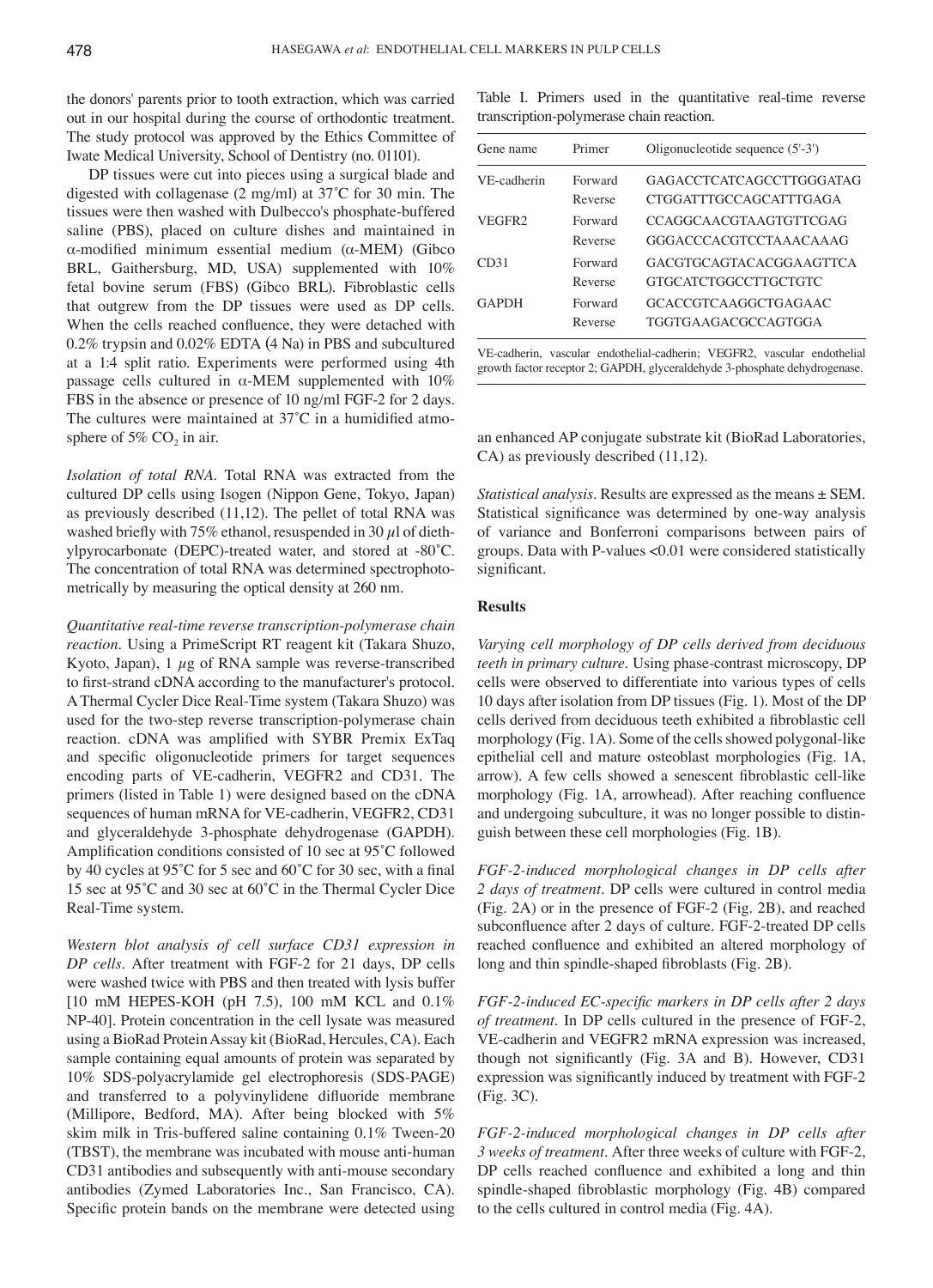

Figure 1. Morphologies of DP cells derived from deciduous teeth in primary culture observed using phase-contrast microscopy. (A) Most of the DP cells outgrown from DP tissues showed fibroblastic cell morphology (arrowheads). Some of the cells showed polygonal-like epithelial cell and mature osteoblast morphologies (arrows) 10 days after isolation. A few cells exhibited a senescent fibroblast-like cell morphology. Bar, 100  $\mu$ m. (B) After reaching confluence and undergoing subculture, it was not possible to distinguish between these cell morphologies.



Figure 2. Effect of FGF-2 on the morphology of DP cells derived from deciduous teeth after 2 days of culture. (A) DP cells cultured in the absence of FGF-2 for 2 days. (B) DP cells cultured in the presence of FGF-2 for 2 days. The cells exhibited a long and thin spindle-shaped fibroblastic morphology. Bar, 100 µm.



Figure 3. Effect of FGF-2 on endothelial cell (EC) marker mRNA expression of DP cells. (A) VE-cadherin, (B) VEGFR2 and (C) CD31 mRNA expression in the cultured DP cells. VE-cadherin and VEGFR2 mRNA expression was increased upon treatment with FGF-2, though not significantly, while expression of CD31 was significantly induced only in the presence of FGF-2 (P<0.01).



Figure 4. Effect of FGF-2 on the morphology of DP cells derived from deciduous teeth after 3 weeks of culture. (A) DP cells cultured in the absence of FGF-2 for 3 weeks. (B) DP cells cultured in the presence of FGF-2 for 3 weeks. Th cells exhibited a long and thin spindle-shaped fibroblastic morphology. Bar, 100 µm.